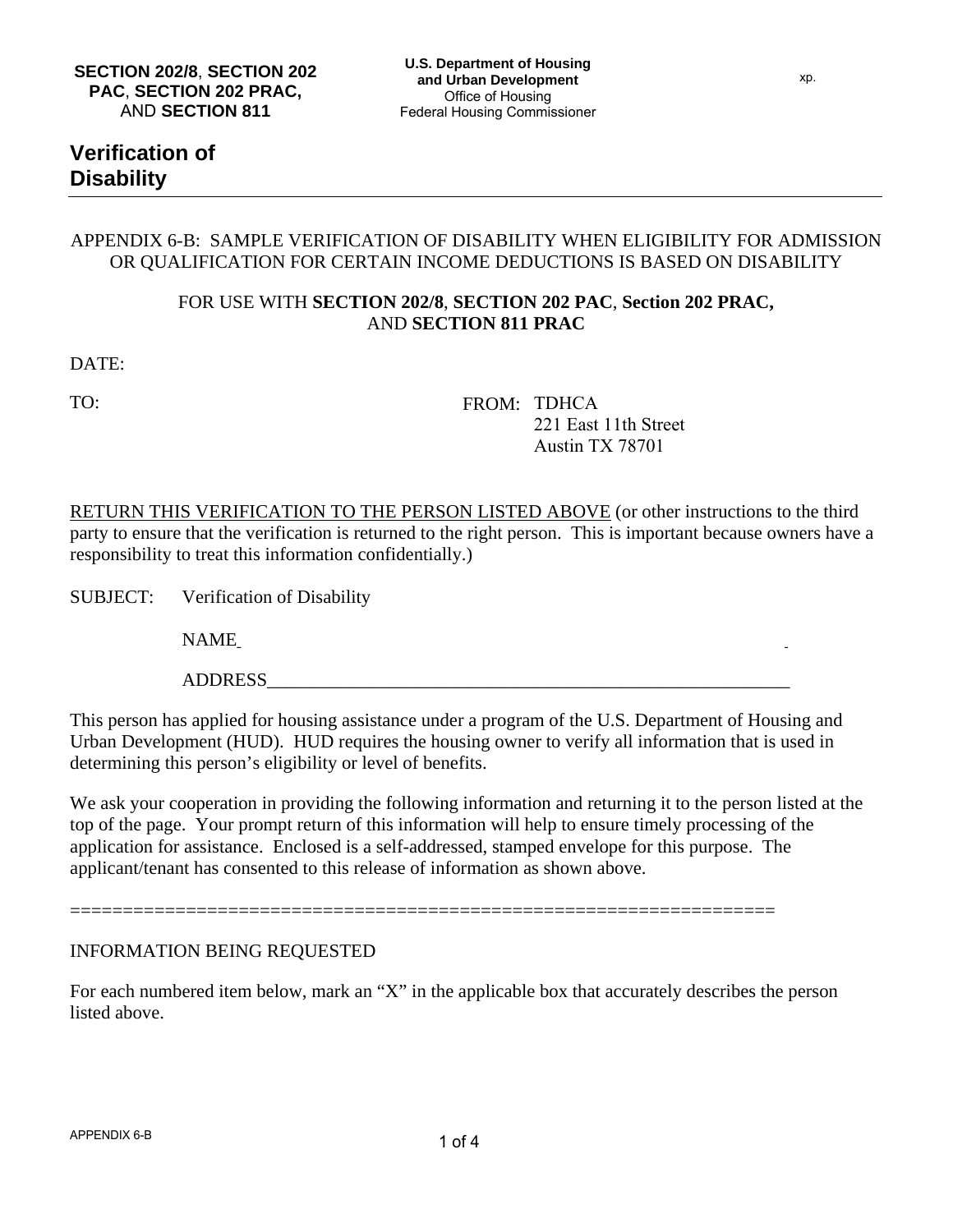### **SECTION 202/8**, **SECTION 202 PAC**, **SECTION 202 PRAC,** AND **SECTION 811**

# **Verification of Disability**

r

| <b>YES</b><br>NO                            | Has a physical, mental, or emotional impairment that is expected to be of<br>long-continued and indefinite duration, substantially impedes his or her ability<br>to live independently, and is of a nature that such ability could be improved by<br>more suitable housing conditions. |
|---------------------------------------------|----------------------------------------------------------------------------------------------------------------------------------------------------------------------------------------------------------------------------------------------------------------------------------------|
| <b>YES</b><br><b>NO</b><br>$\overline{2}$ . | Is a person with a developmental disability, as defined in Section $102(7)$ of the<br>Developmental Disabilities Assistance and Bill of Rights Act (42 U.S.C.<br>$6001(8)$ , i.e., a person with a severe chronic disability that:                                                     |
|                                             | Is attributable to a mental or physical impairment or combination of<br>a.<br>mental and physical impairments;                                                                                                                                                                         |
|                                             | b. Is manifested before the person attains age 22;                                                                                                                                                                                                                                     |
|                                             | c. Is likely to continue indefinitely;                                                                                                                                                                                                                                                 |
|                                             | Results in substantial functional limitation in three or more of the<br>d.<br>following areas of major life activity;                                                                                                                                                                  |
|                                             | Self-care,<br>(1)                                                                                                                                                                                                                                                                      |
|                                             | Receptive and expressive language,<br>(2)                                                                                                                                                                                                                                              |
|                                             | (3)<br>Learning,                                                                                                                                                                                                                                                                       |
|                                             | Mobility,<br>(4)                                                                                                                                                                                                                                                                       |
|                                             | Self-direction,<br>(5)                                                                                                                                                                                                                                                                 |
|                                             | Capacity for independent living, and<br>(6)                                                                                                                                                                                                                                            |
|                                             | (7)<br>Economic self-sufficiency; and                                                                                                                                                                                                                                                  |
|                                             | e. Reflects the person's need for a combination and sequence of special,<br>interdisciplinary, or generic care, treatment, or other services that are of<br>lifelong or extended duration and are individually planned and<br>coordinated.                                             |
|                                             |                                                                                                                                                                                                                                                                                        |

3. <u>NES NO</u> Is a person with a chronic mental illness, i.e., he or she has a severe and persistent mental or emotional impairment that seriously limits his or her ability to live independently, and whose impairment could be improved by more suitable housing conditions.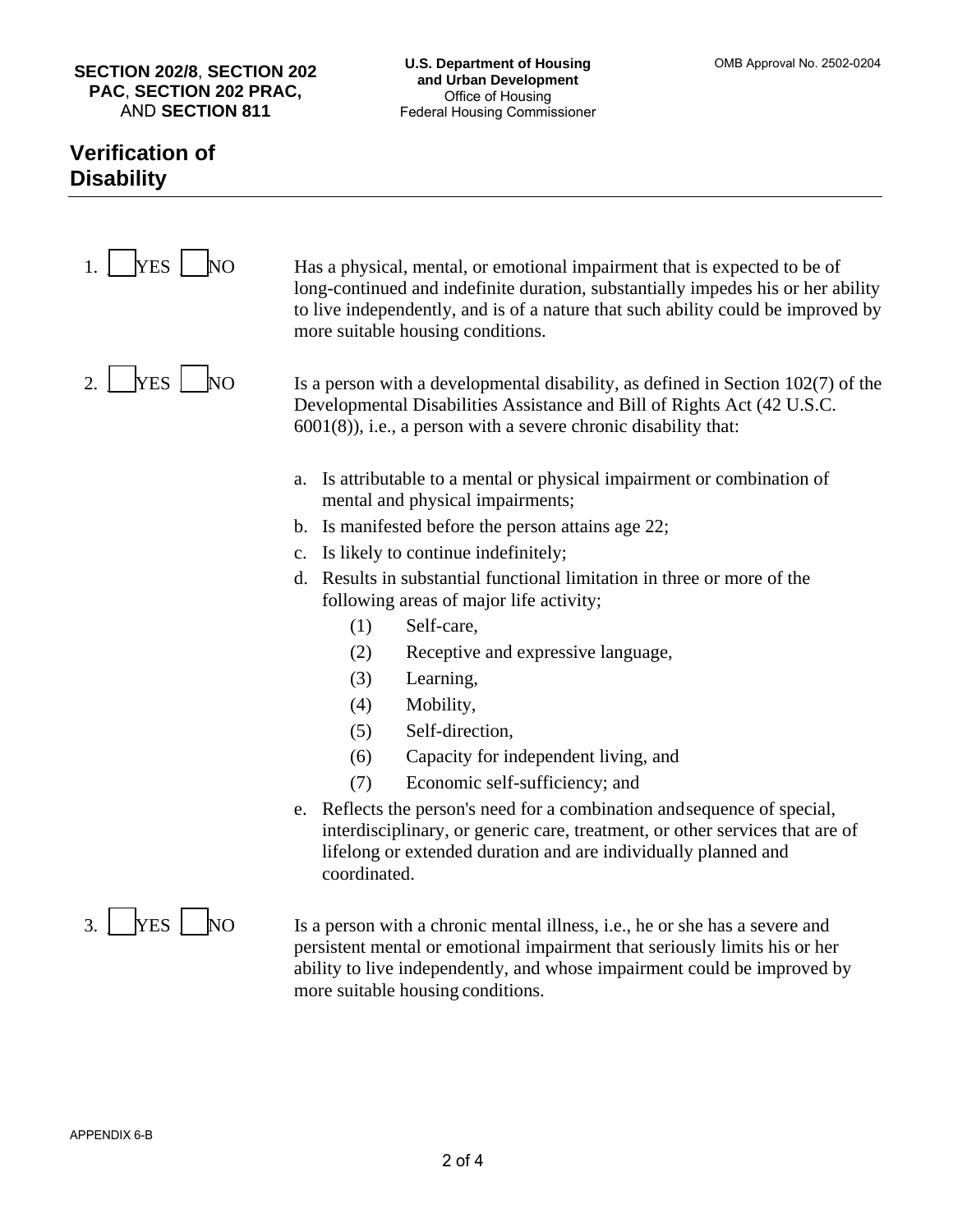### **SECTION 202/8**, **SECTION 202 PAC**, **SECTION 202 PRAC,** AND **SECTION 811**

#### **U.S. Department of Housing and Urban Development**  Office of Housing Federal Housing Commissioner

## **Verification of Disability**

 $\begin{array}{c|c}\n\text{YES} & \text{No} \\
\hline\n\end{array}$  Is a person whose sole impairment is alcoholism or drug addiction.

NAME AND TITLE OF PERSON FIRM/ORGANIZATION SUPPLYING THE INFORMATION

\_\_\_\_\_\_\_\_\_\_\_\_\_\_\_\_\_\_\_\_\_\_\_\_\_\_\_\_ \_\_\_\_\_\_\_\_\_\_\_\_\_\_\_\_\_\_\_\_\_\_\_\_\_\_\_\_\_\_\_\_ SIGNATURE DATE

============================================================================

 $\overline{\phantom{a}}$  , and the contract of the contract of the contract of the contract of the contract of the contract of the contract of the contract of the contract of the contract of the contract of the contract of the contrac

**Public reporting burden** for this collection is estimated to average 12 minutes per response, including the time for reviewing instructions, searching existing data sources, gathering and maintaining the data needed, and completing and reviewing the collection of information. This information is required to obtain benefits and is voluntary. HUD may not collect this information, and you are not required to complete this form, unless it displays a currently valid OMB control number. Owners/management agents must obtain third party verification that a disabled individual meets the definition for persons with disabilities for the program governing the housing where the individual is applying to live. The definitions for persons with disabilities for programs covered under the United States Housing Act of 1937 are in 24 CFR 403 and for the Section 202 and Section 811 Supportive Housing for the Elderly and Persons with Disabilities in 24 CFR 891.305 and 891.505. No assurance of confidentiality is provided.

The Department of Housing and Urban Development (HUD) is authorized to collect this information by the U.S. Housing Act of 1937, as amended (42 U.S.C. 1437 et. seq.); the Housing and Urban-Rural Recovery Act of 1983 (P.L.98-181); the Housing and Community Development Technical Amendments of 1984 (P.L. 98-479); and by the Housing and Community Development Act of 1987 (42 U.S.C. 3543).

========================================================================

RELEASE: I hereby authorize the release of the requested information. Information obtained under this consent is limited to information that is no older than 12 months. There are circumstances that would require the owner to verify information that is up to 5 years old, which would be authorized by me on a separate consent attached to a copy of this consent.

Signature Date

**Note to Applicant/Tenant:** You do not have to sign this form if either the requesting organization or the organization supplying the information is left blank.